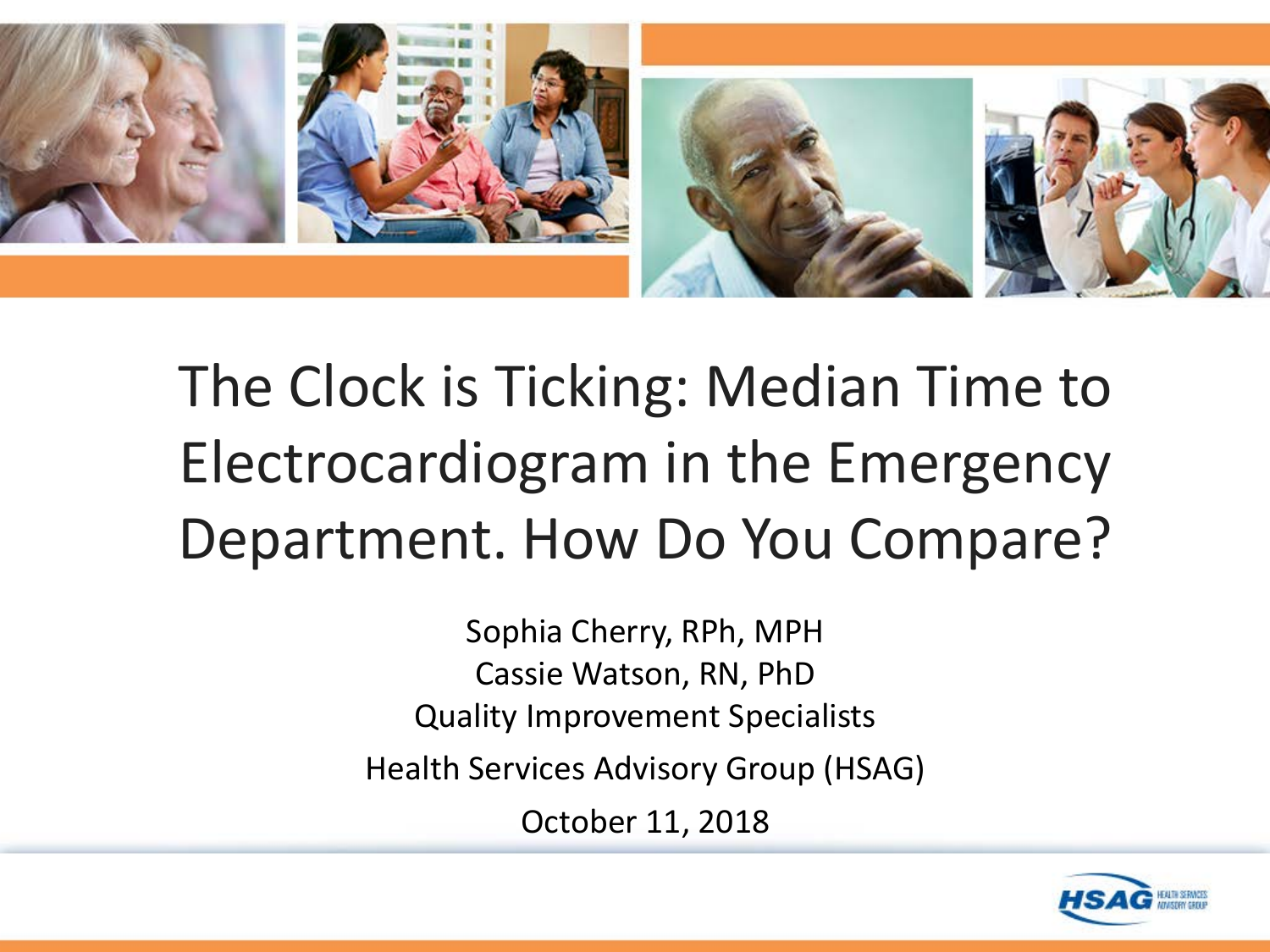#### Today's Objectives



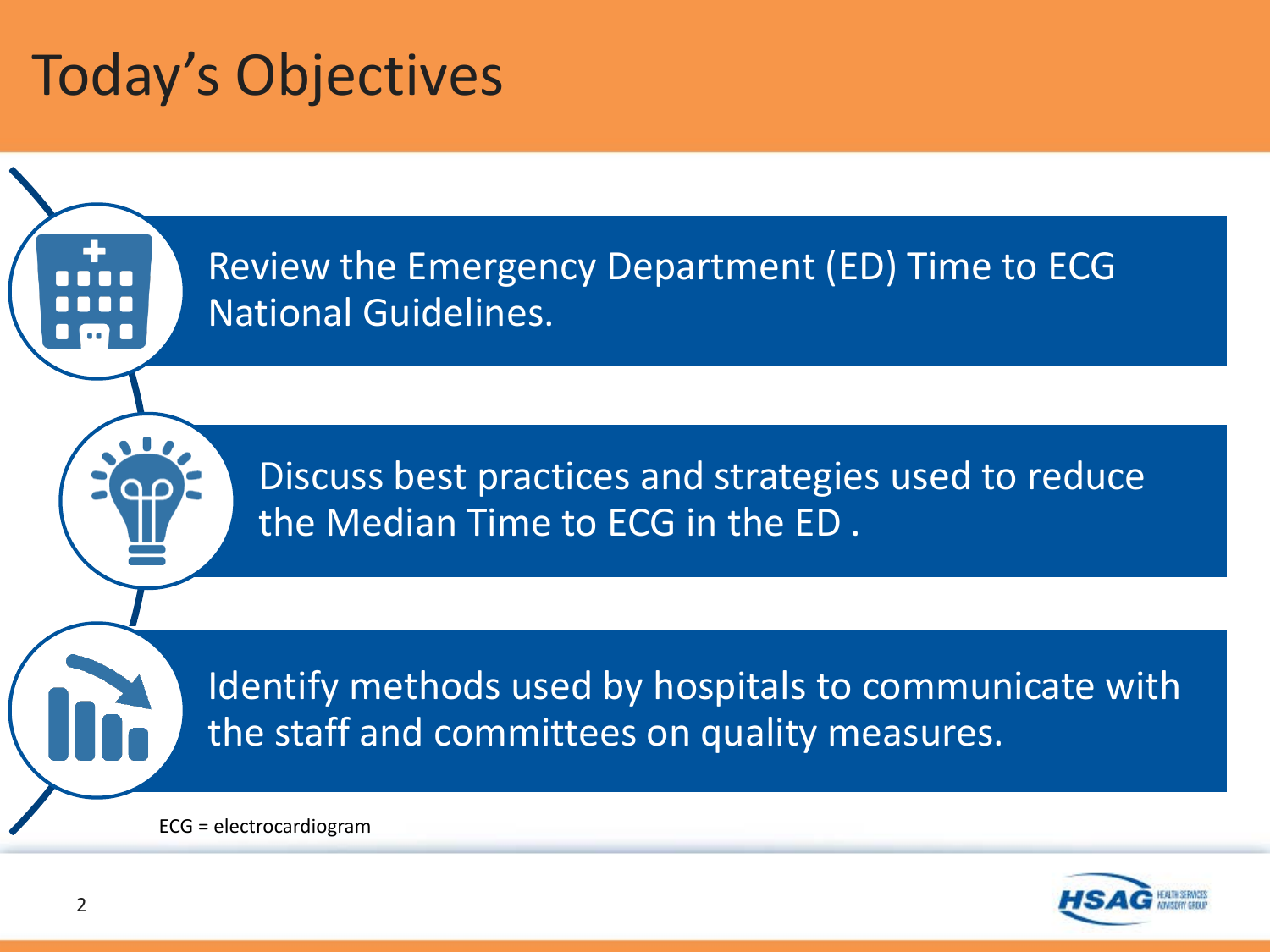#### Chest Pain in the United States

- Chest pain accounts for approximately six million visits to the ED in the U.S. annually.
- Chest Pain is the second most common ED complaint.
- There are many causes and related signs and symptoms of chest pain.
- Chest pain could be due to various causes such as heart, respiratory, gastrointestinal, and mediastinal diseases, pleuritic pain, etc.

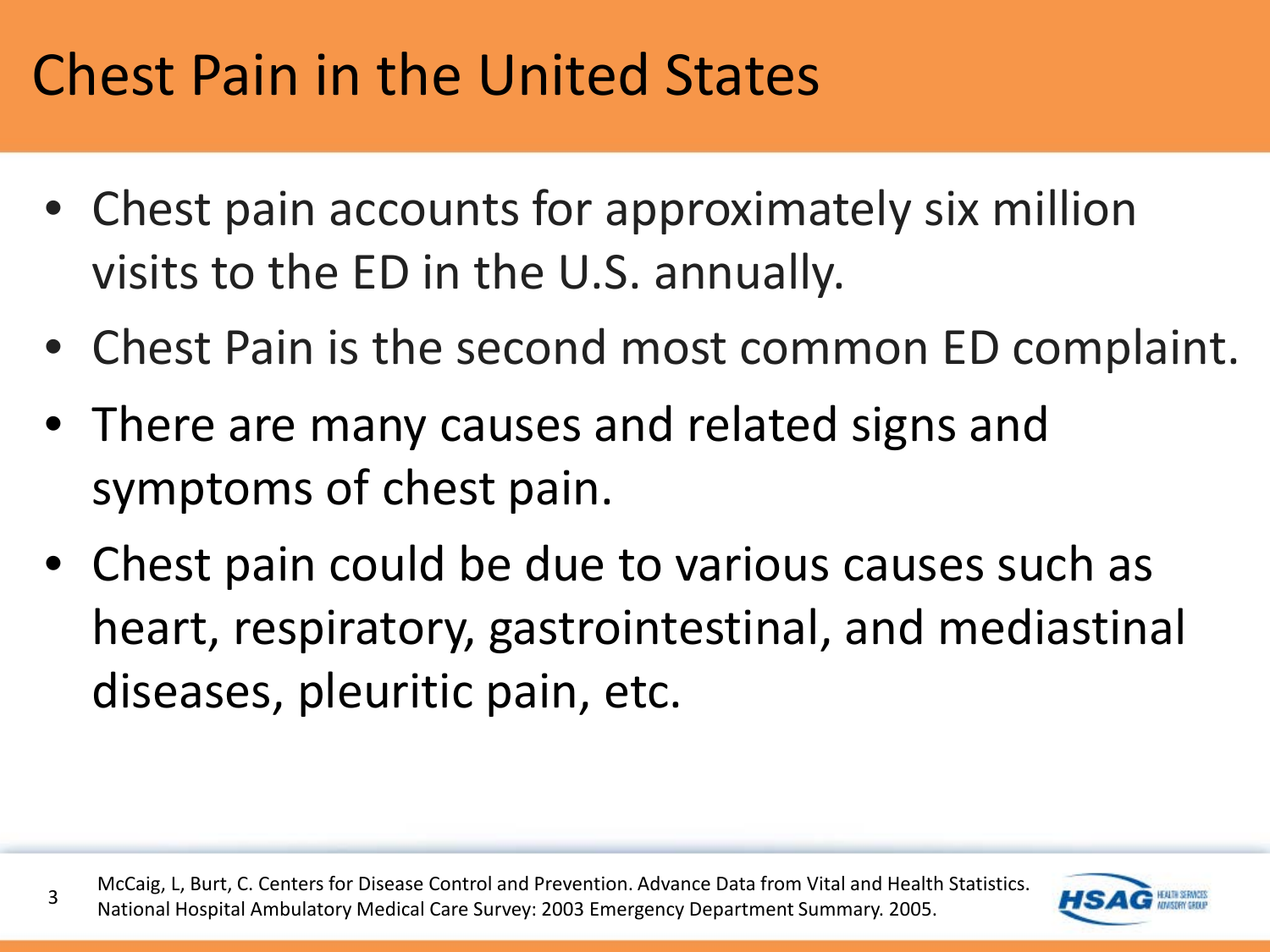#### Why the Focus?

- Timely ECGs assist in identifying ST-segment elevation myocardial infarction (STEMI) patients and impact the choice of reperfusion strategy (Peacock, 2007).
- The Time to ECG measure identifies the median time to ECG for acute myocardial infarction (AMI) or chest pain patients and potential opportunities for improvement to decrease the median time.

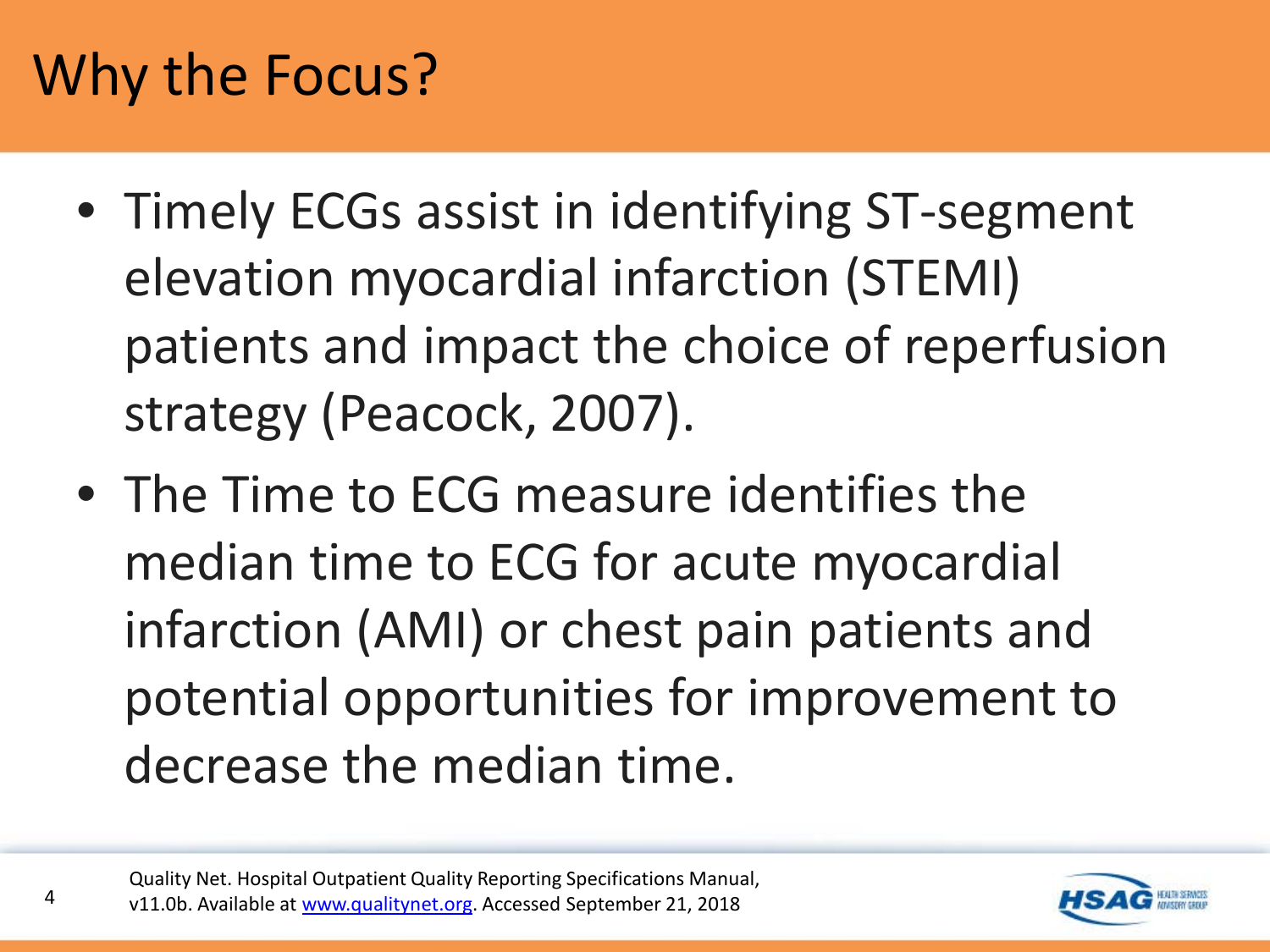#### Common AMI Symptoms

- Pain or discomfort in the chest
- Lightheadedness, nausea, or vomiting
- Jaw, neck, or back pain
- Discomfort or pain in the arm or shoulder
- Shortness of breath

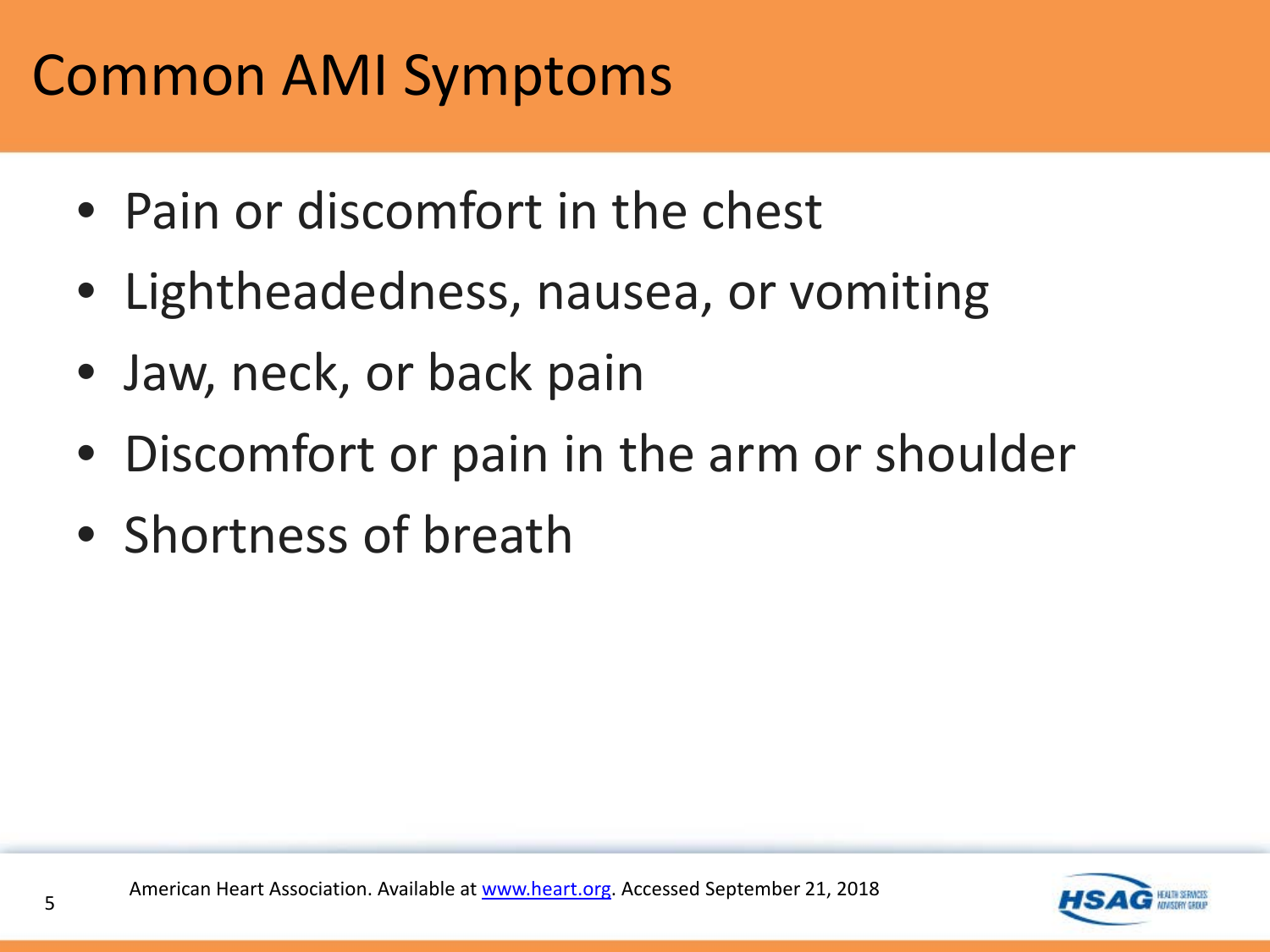#### Atypical Cardiac Symptoms

- Epigastric pain
- Indigestion

6

- Burning, stabbing, or pleuritic pain
- Increasing dyspnea in the absence of chest pain
- Psychiatric disorders (*i.e.*, anxiety attack)

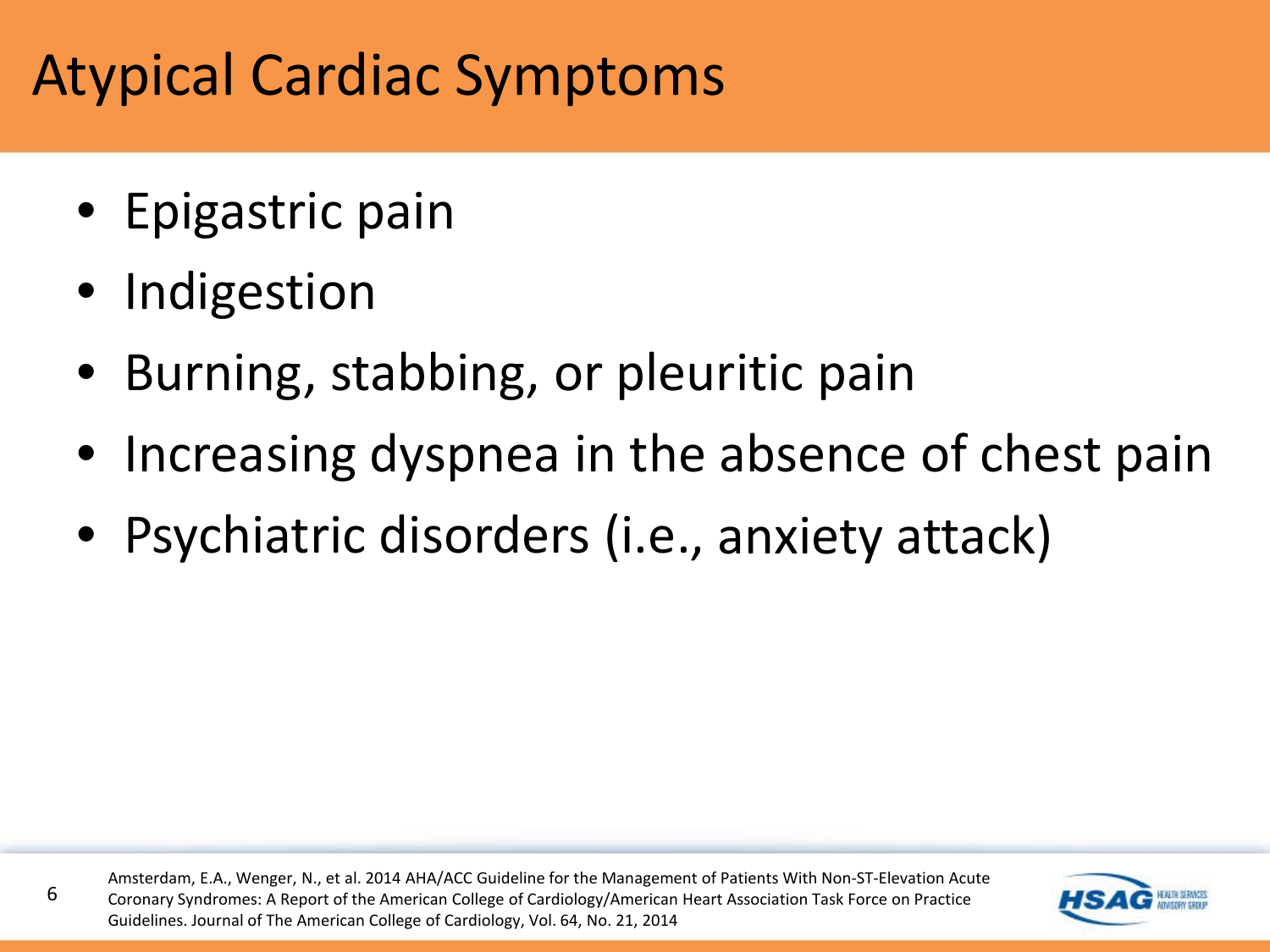#### ECG Guidelines

7

American College of Cardiology American Heart Association



Guidelines recommend patients presenting with chest pain or symptoms suggestive of STEMI have a 12-lead ECG performed within 10 minutes of ED arrival (Krumholz et al., 2008).

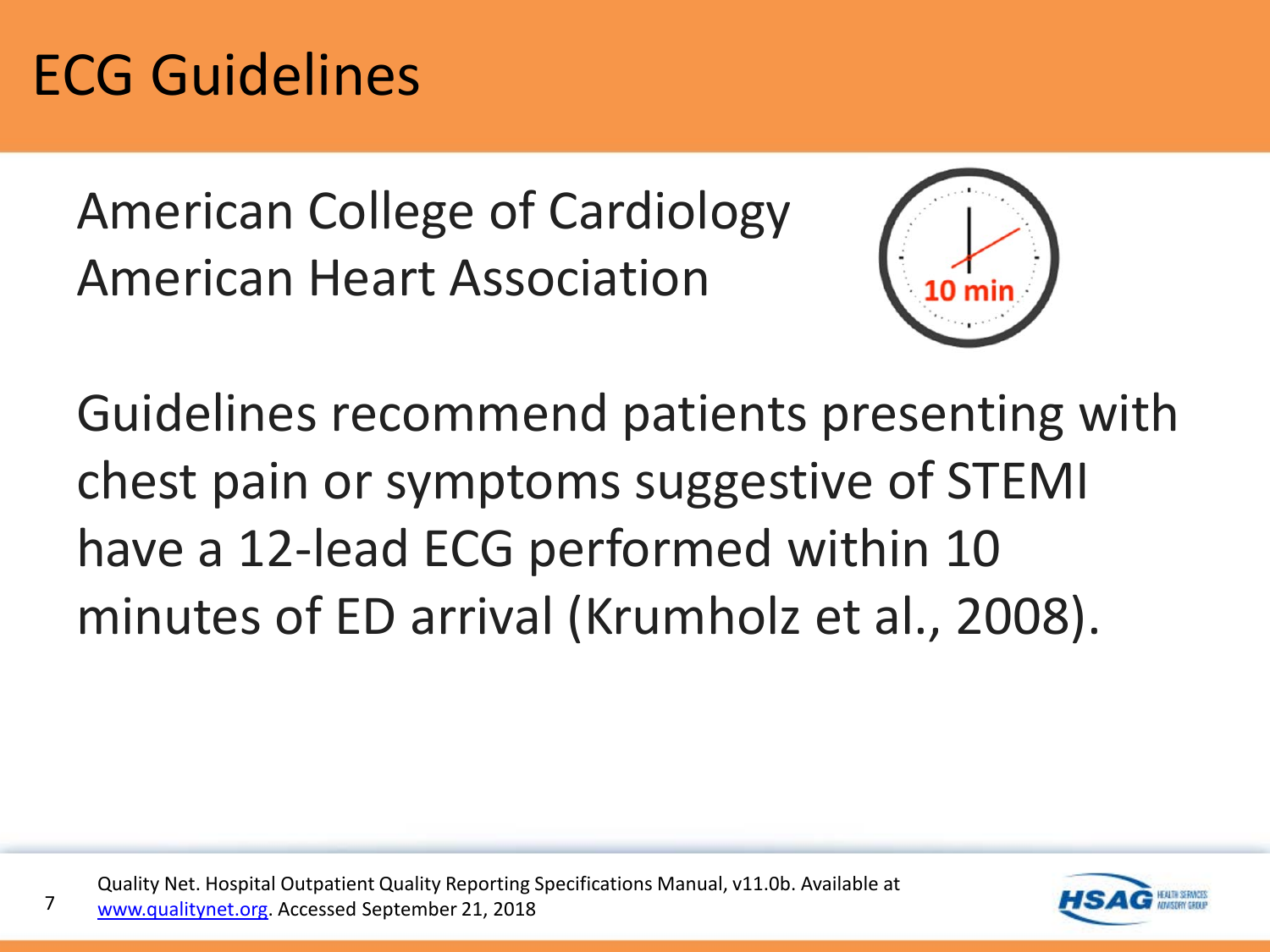#### OP-5: Median Time To ECG

- Median time from ED arrival to ECG (performed in the ED prior to transfer) for AMI or chest pain patients (with Probable Chest Pain).
- Includes patients that were transferred from the ED to inpatient status (in-house or elsewhere) or discharged directly from the ED.

OP = Outpatient

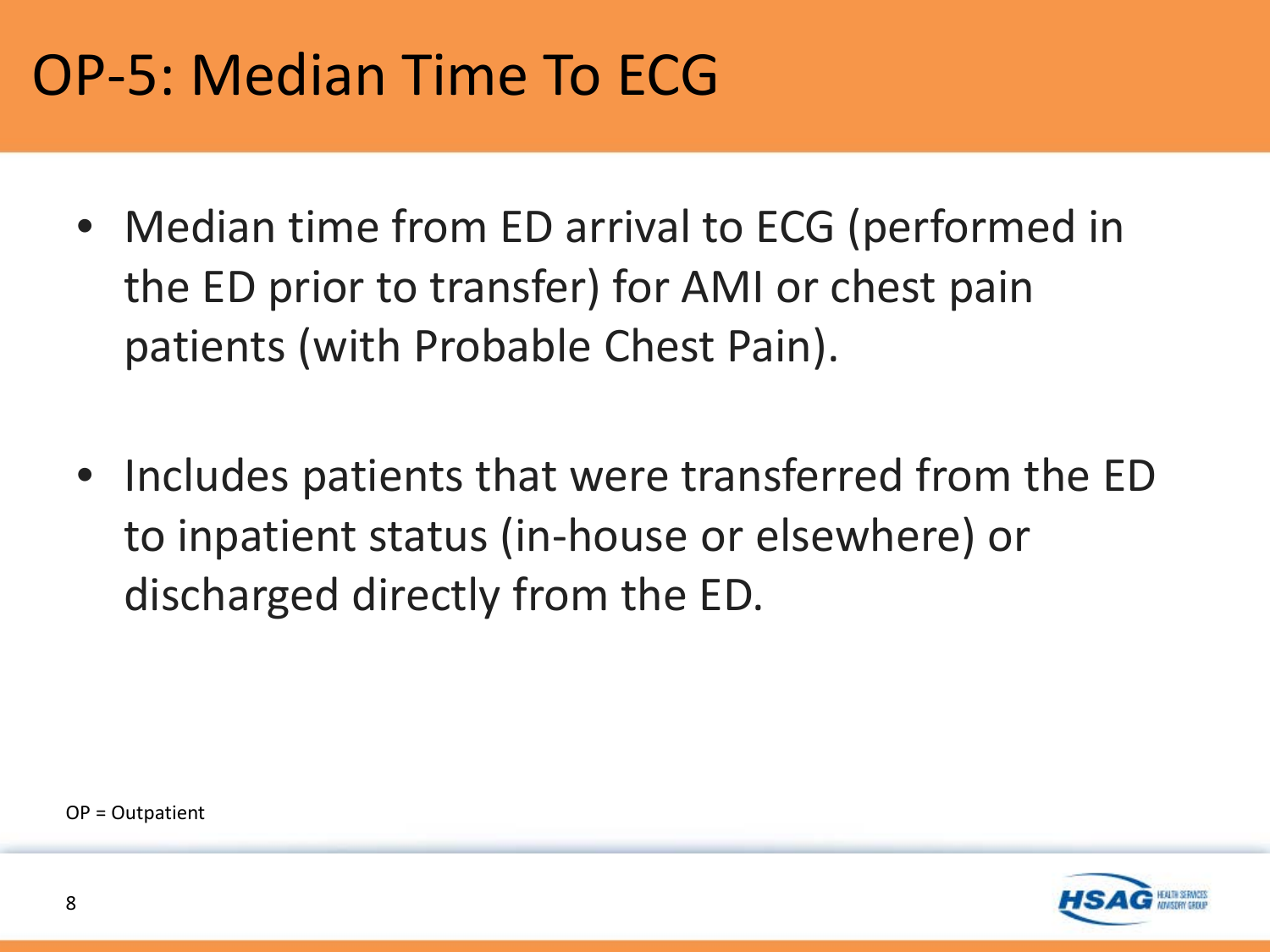#### OP-5 Measure Population

| <b>INCLUSION CRITERIA</b>                                                         |                                                             |
|-----------------------------------------------------------------------------------|-------------------------------------------------------------|
| Evaluation and Management (E/M) Code<br>for ED Encounter                          | Appendix A, OP Table 1.0                                    |
| Discharge Code for Acute Care Facility                                            | 4a: Inpatient<br>4d: DOD or VA Hospital                     |
| ICD-10 CM Principal Diagnosis Code (AMI)<br>or<br>ICD-10 CM Other Diagnosis Codes | Appendix A, OP Table 1.1<br>or<br>Appendix A, OP Table 1.1a |
| Patient received 12-Lead ECG                                                      | Date, Time, Arrival Time                                    |
| <b>Patient Age</b>                                                                | $\geq$ 18 years of age                                      |

DOD = Department of Defense VA = Veteran's Administration

quality Net. Hospital Outpatient Quality Reporting Specifications Manual, v11.0b. Available at [www.qualitynet.org.](http://www.qualitynet.org/) Accessed September 21, 2018.

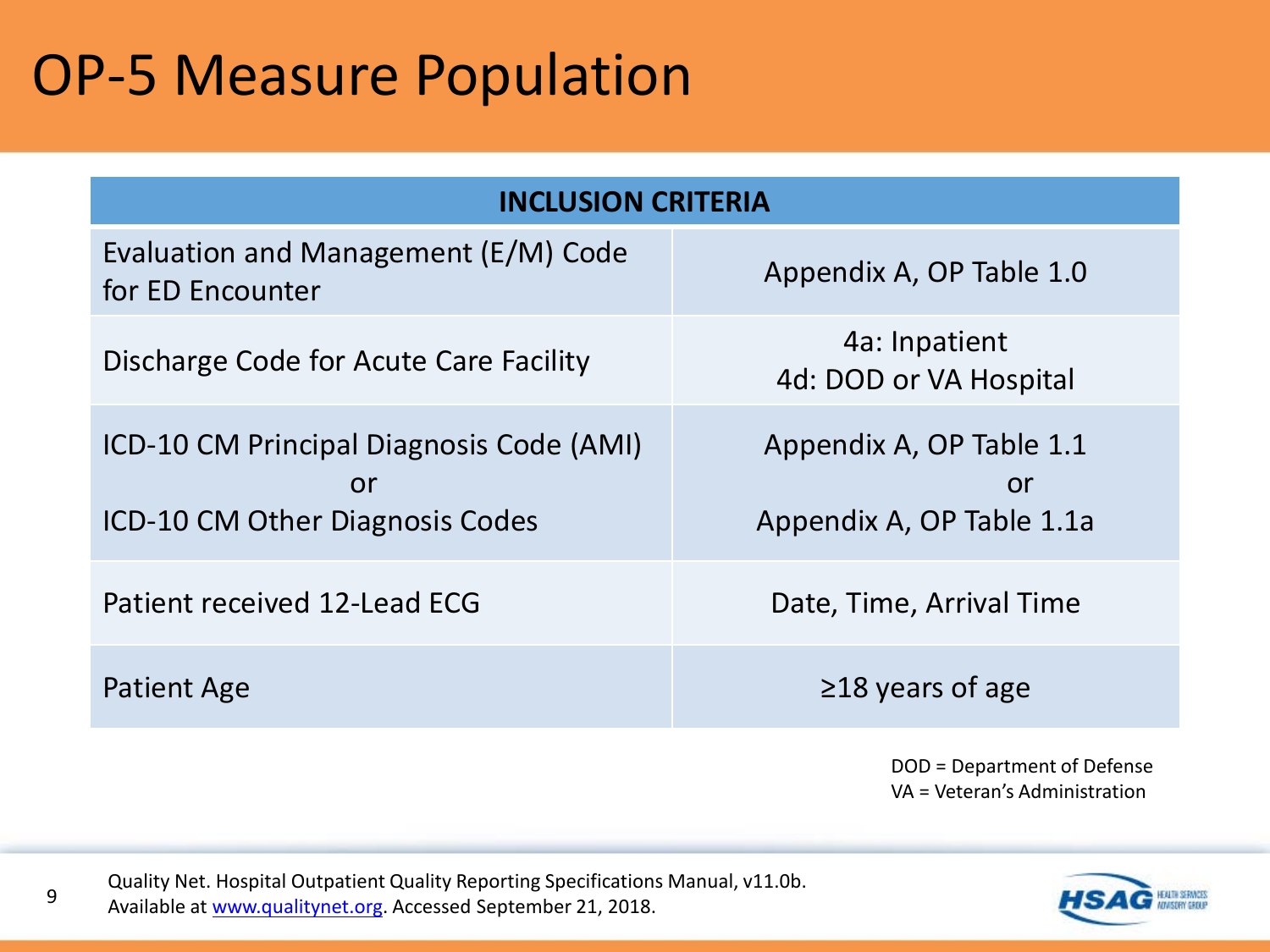#### Polling Question: Median Time to ECG

- What is your hospital's median time to ECG?
	- Zero to 3 minutes
	- Four to five minutes
	- Six to seven minutes
	- Eight to ten minutes
	- Greater than 10 minutes

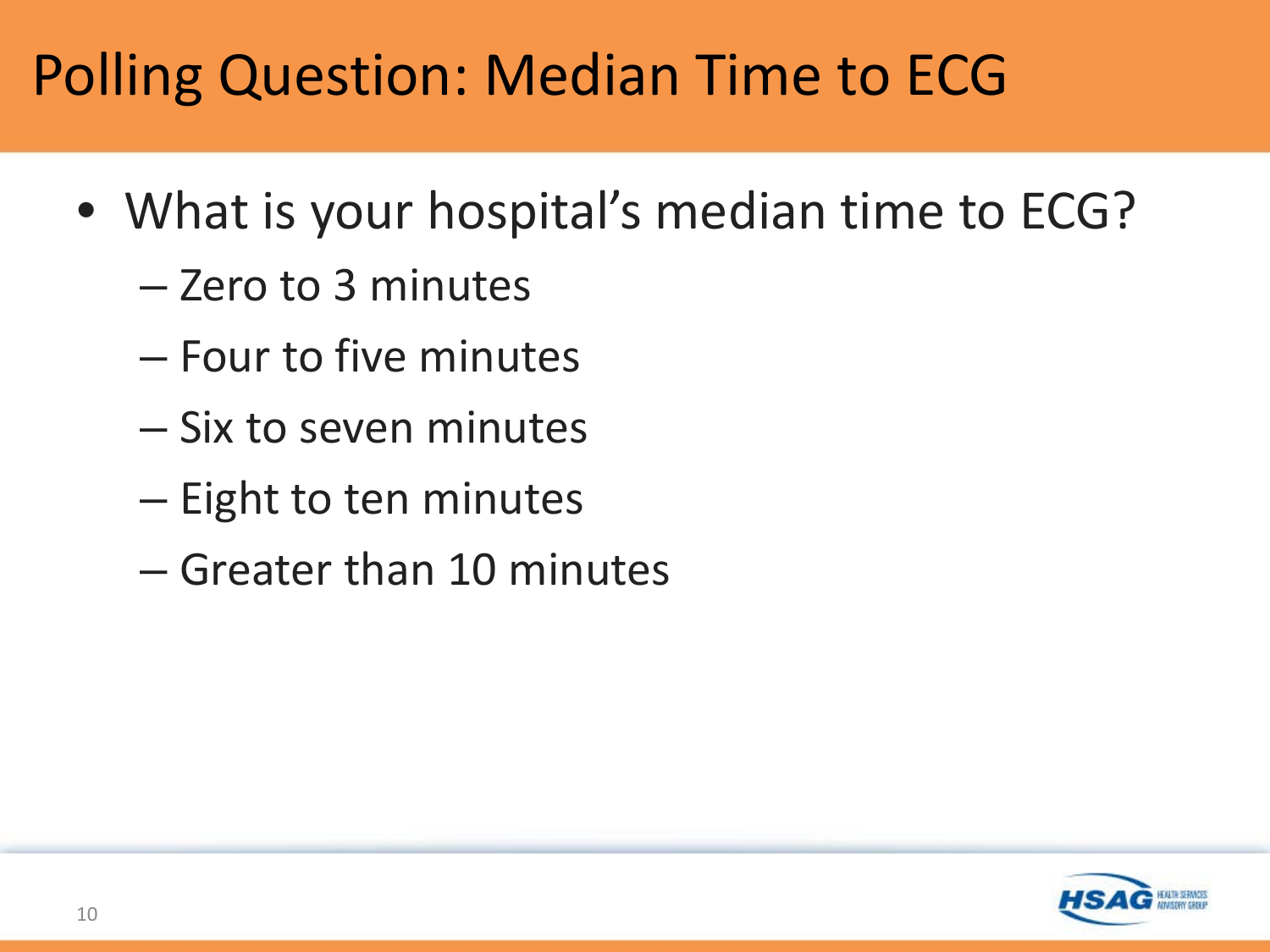# Polling Question: Completing ECG Responsibility

- Who is responsible for completing the ECG in your hospital?
	- Nurse or licensed practical nurse (LPN)
	- Respiratory therapist
	- Nursing technical assistant, certified nursing assistant, or other personnel in the ED trained to do the 12-lead ECG

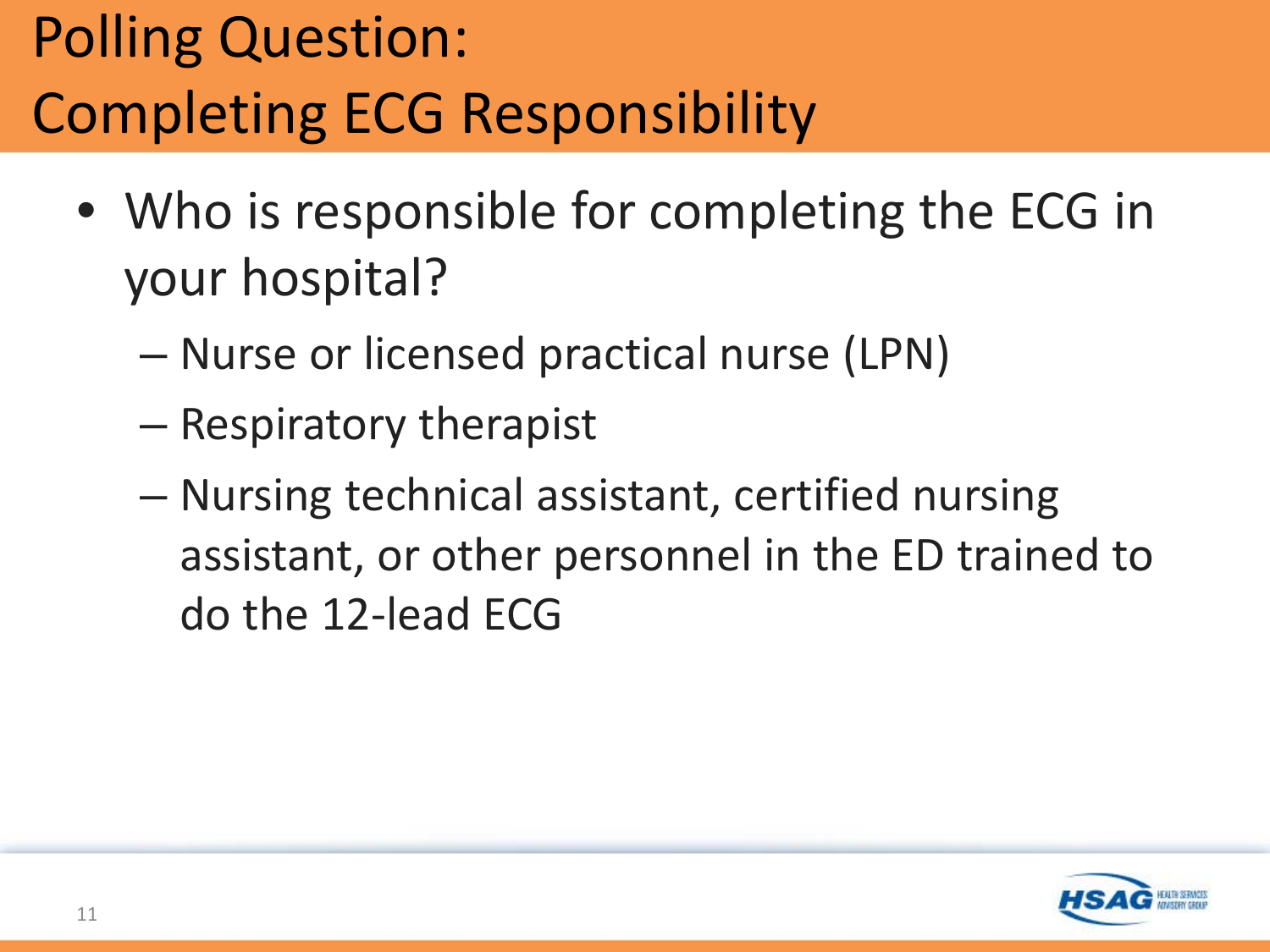### State Comparison



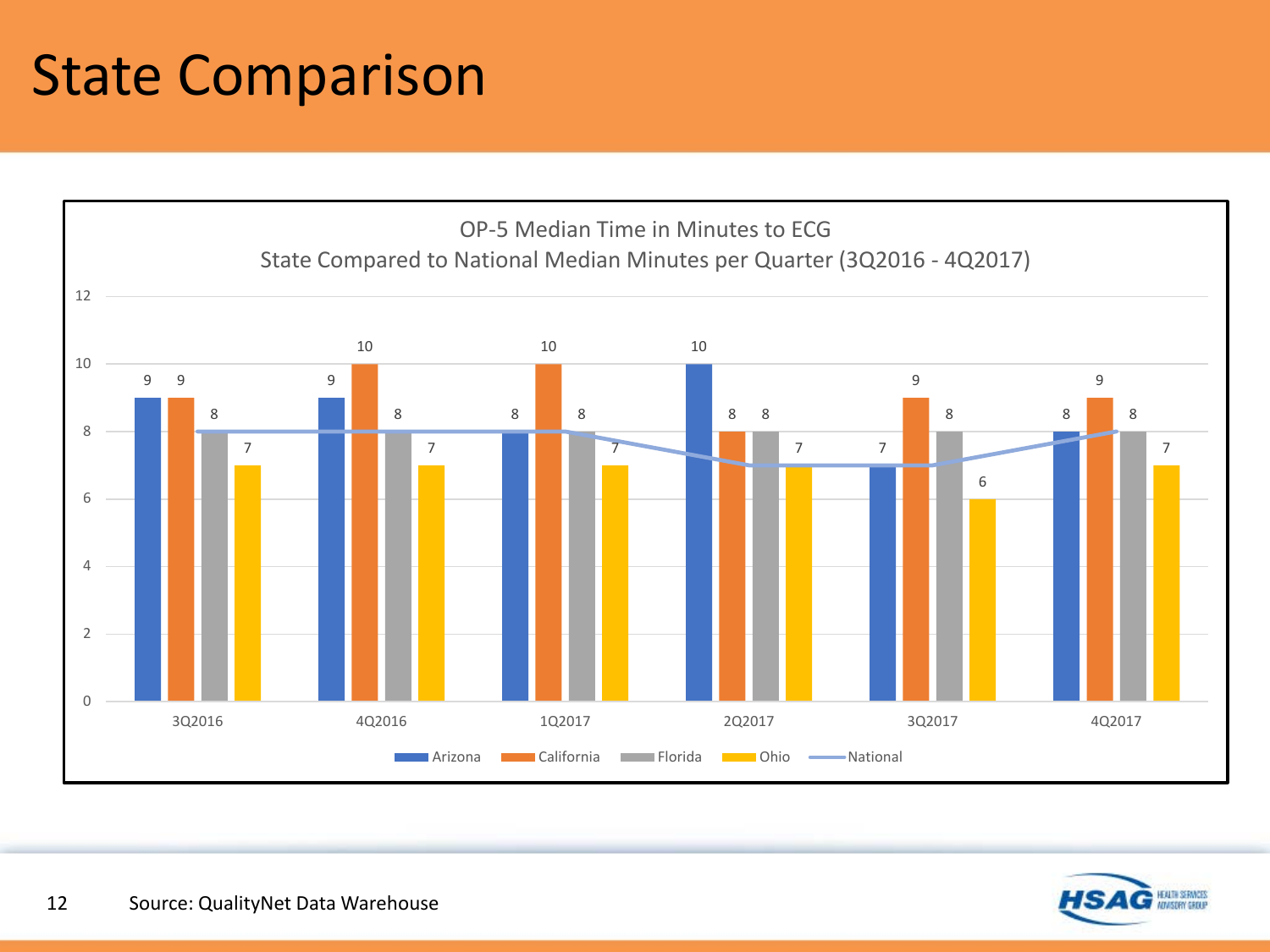#### OP-5 Measure Barriers/Challenges

- No established protocol/policy
- Limited number of staff trained to do ECG
- No triage nurse
- Lack of ED team engagement
- Lack of education on protocols/policies

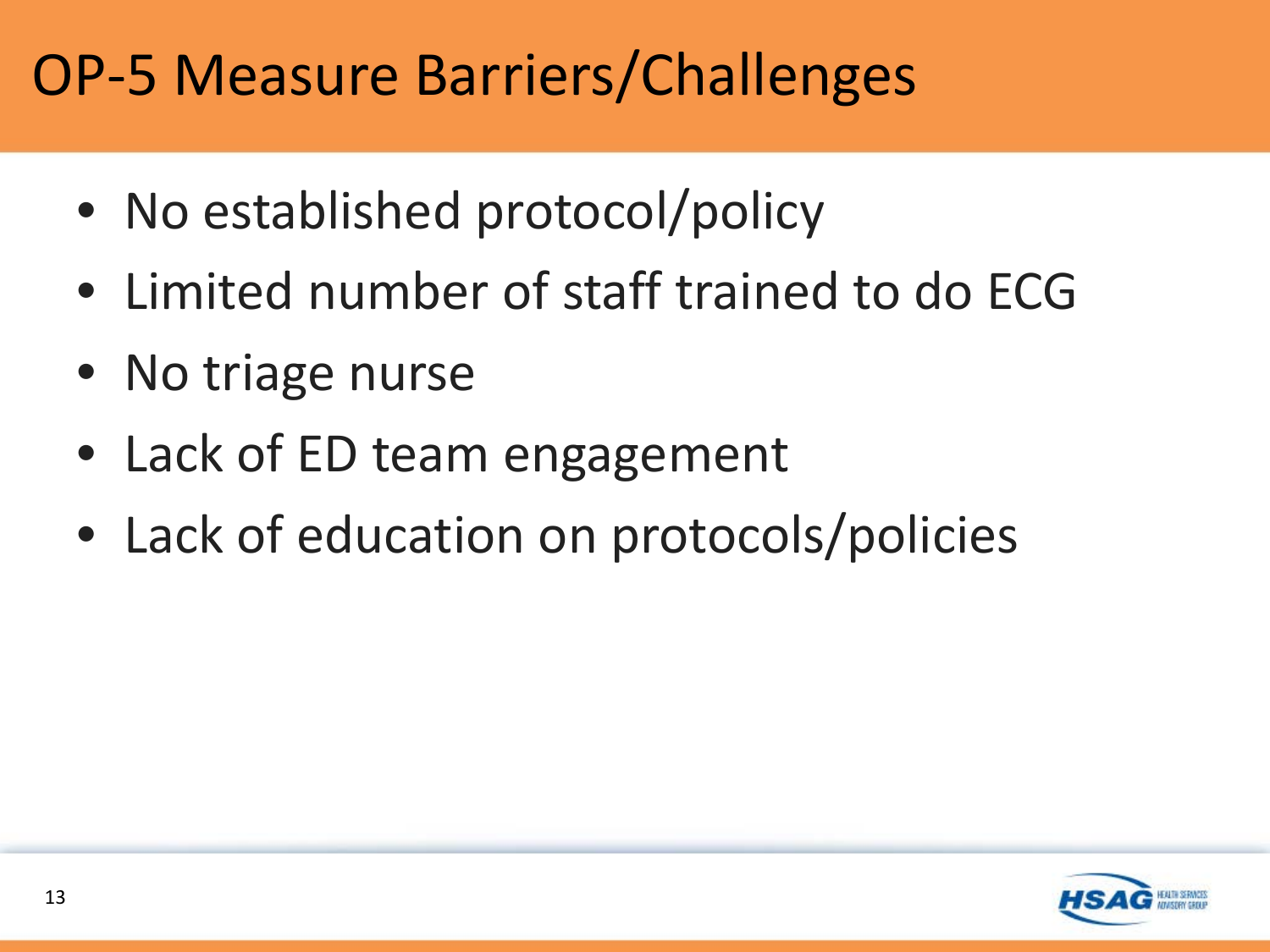#### Polling Question: Major Barrier

- What is/was the major barrier in your facility to getting the ECG time to the national median time?
	- No established protocol/policy
	- Lack of education on protocol/policy
	- Limited number of staff members
	- No triage nurse
	- Lack of ED staff member engagement

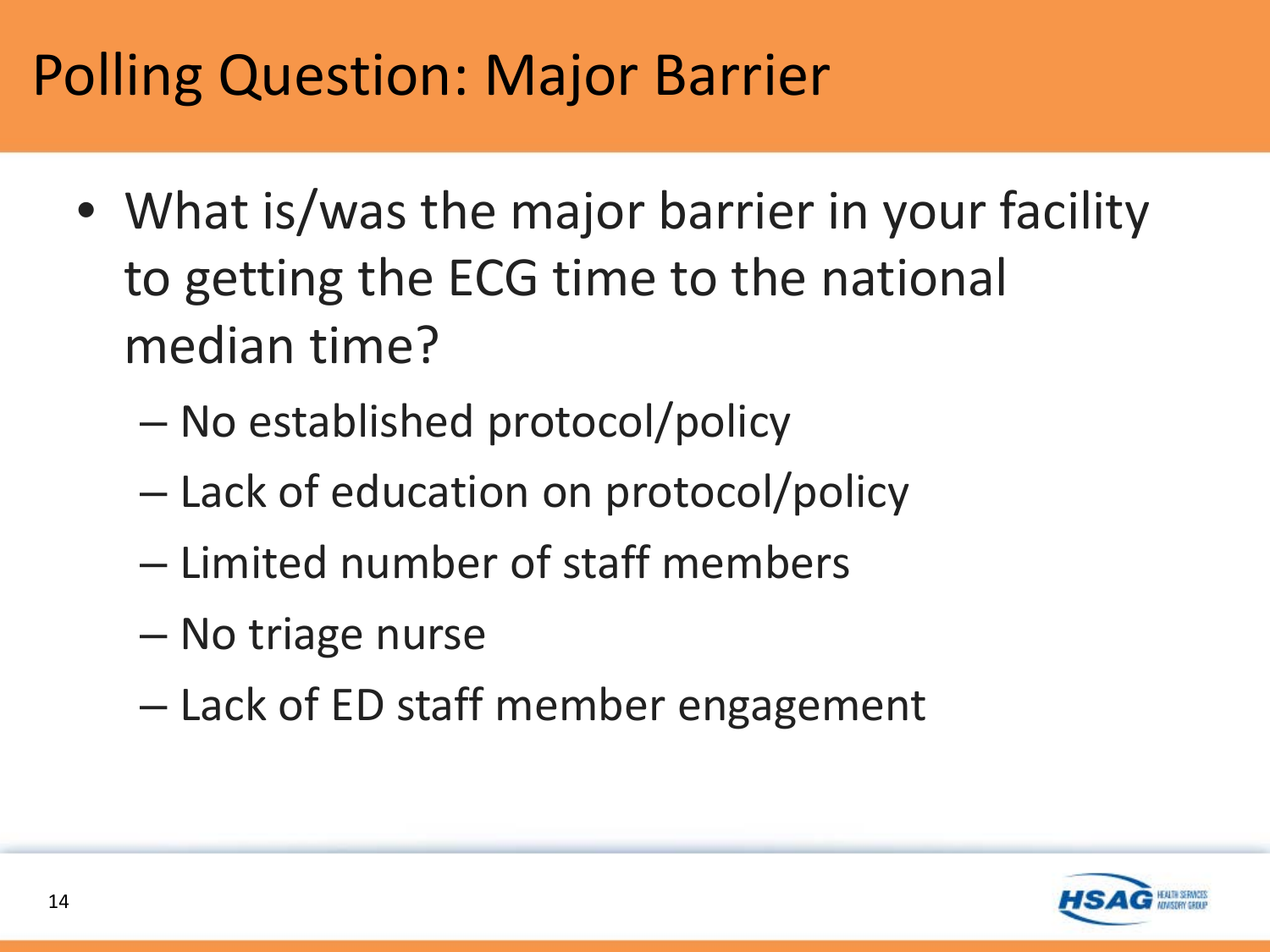

# Teaming Up and Cleaning Up.... For Accurate Data Reporting

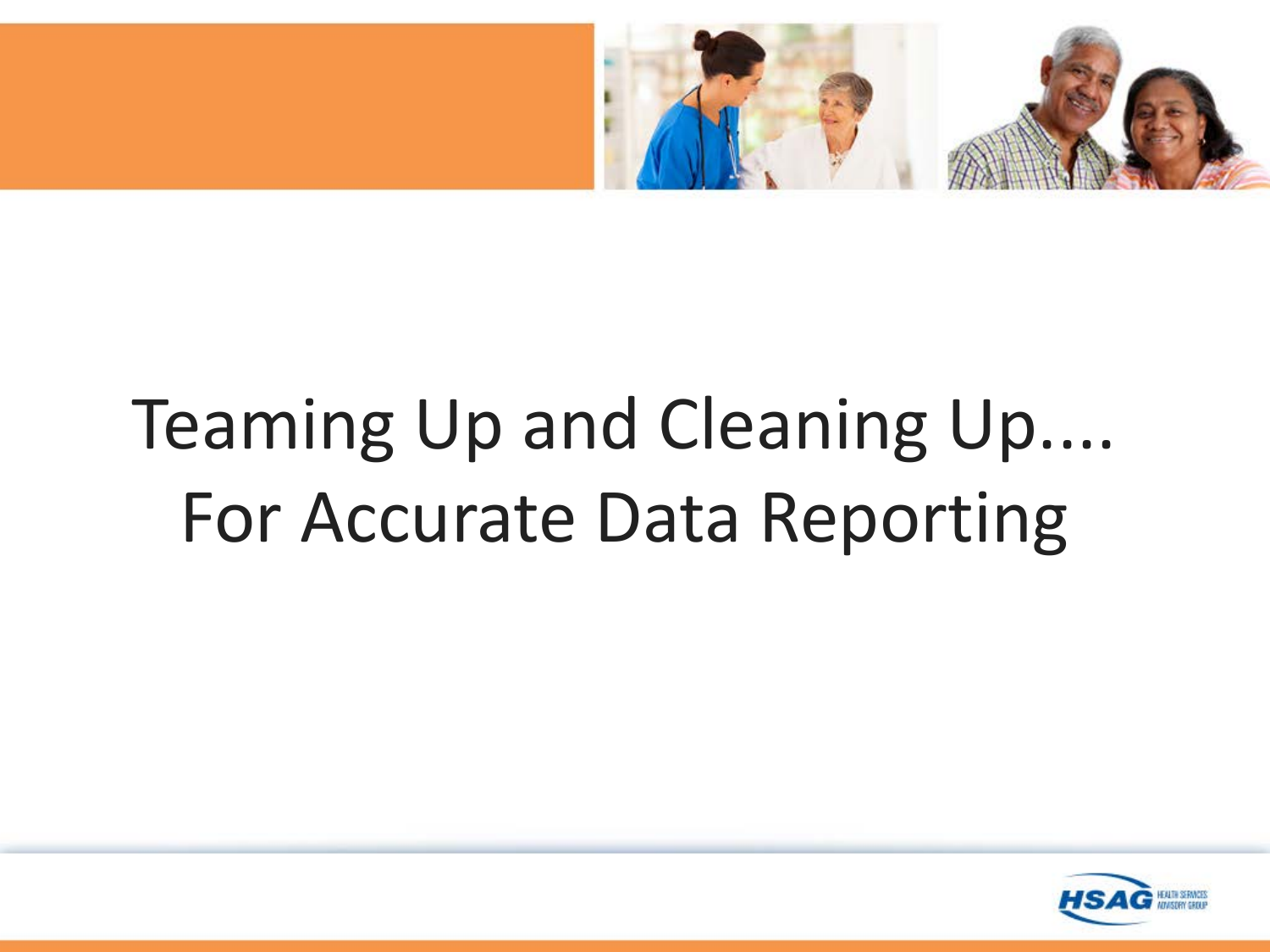#### Let's Measure Up for Quality!





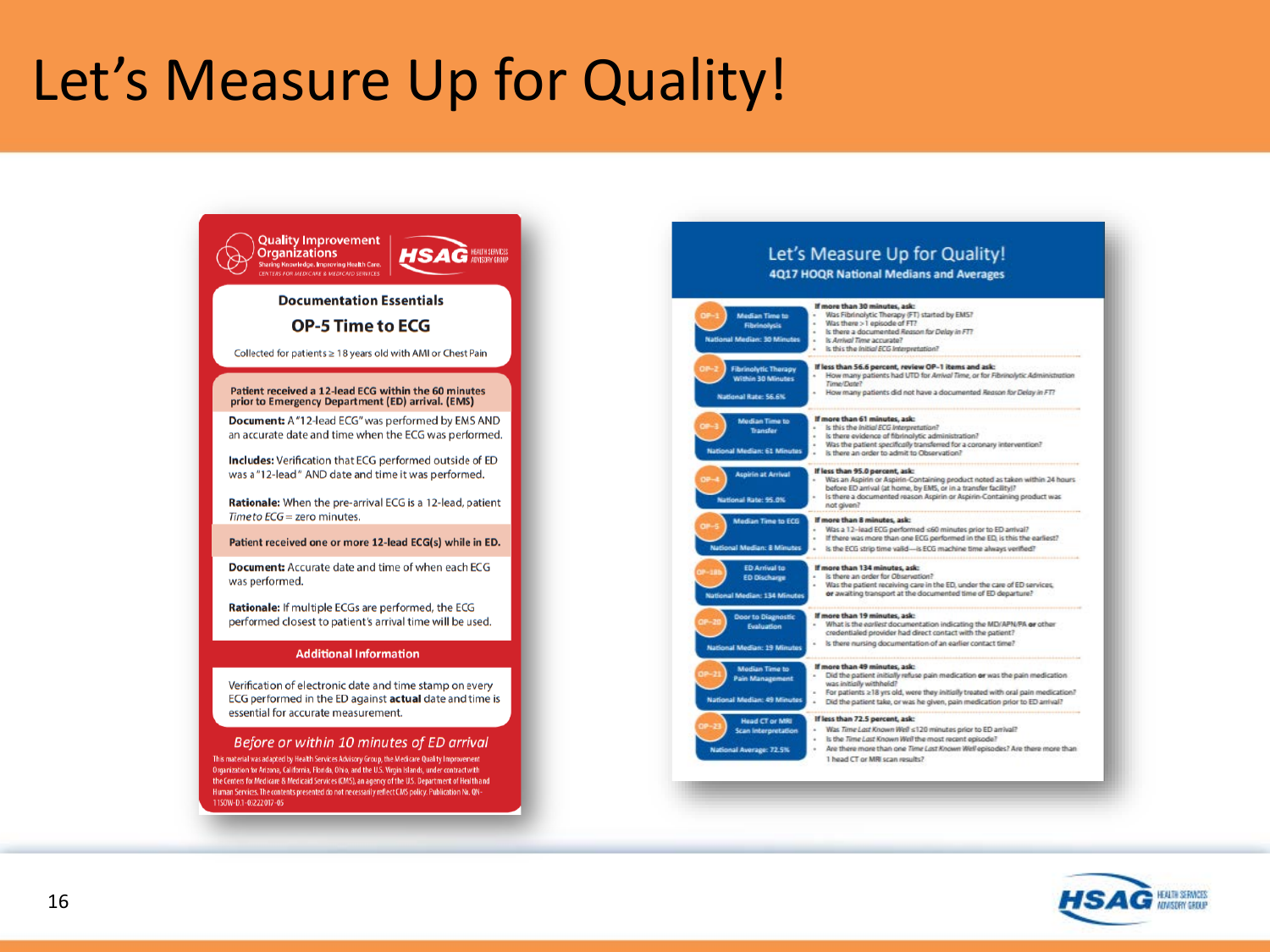## Let's Measure Up for Quality! (cont.)

National Median Time: 8 minutes for 4Q2017 (Lower median time is better.)





#### If more than 8 minutes, ask:

- Was a 12-lead ECG performed  $\leq 60$  minutes prior to ED arrival?
- If there was more than one ECG performed in the ED, is this the earliest?
- Is the ECG strip time valid—is ECG machine time always verified?  $\bullet$

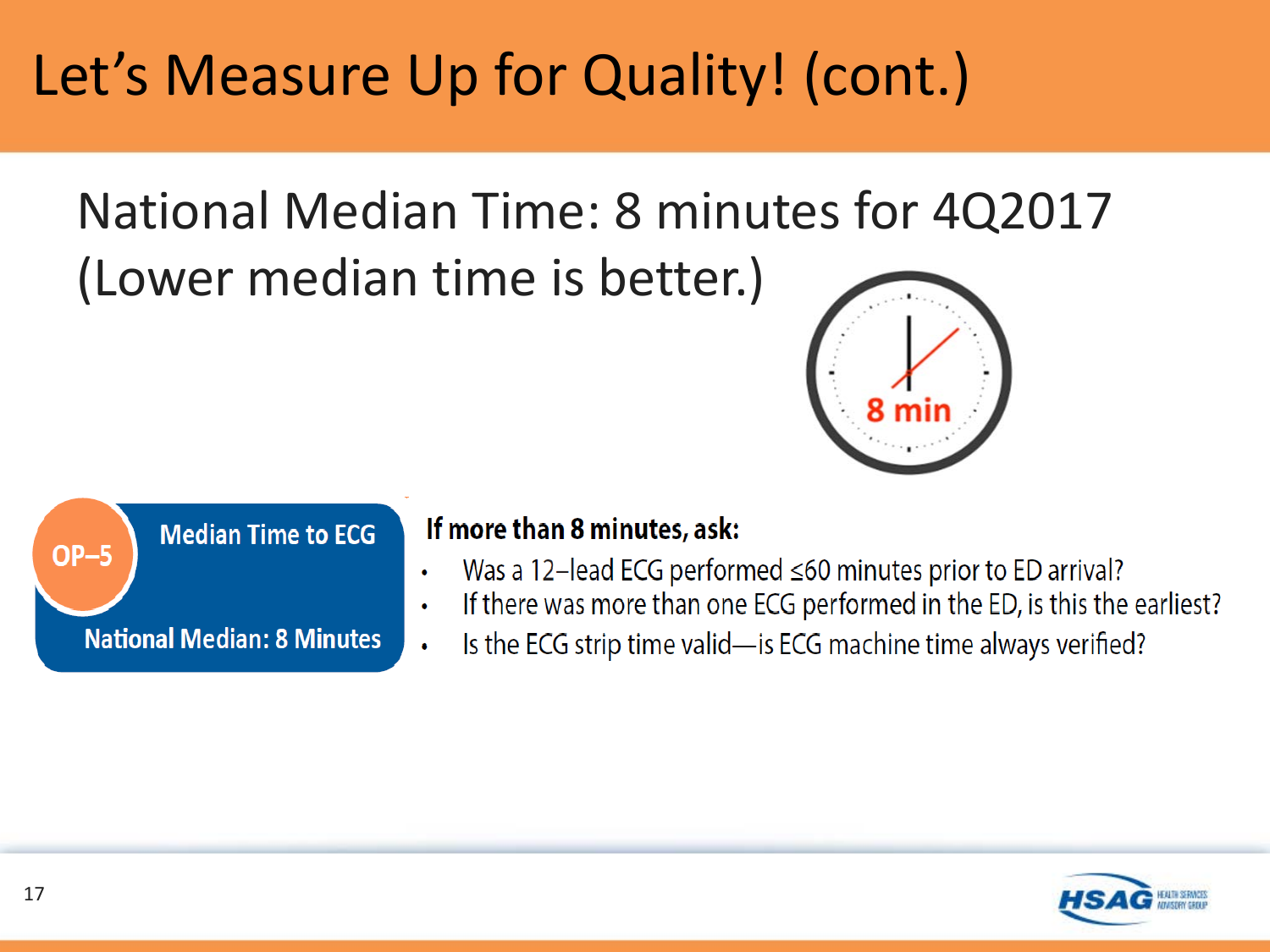

# Best Practices and Strategies: The Clock Is Ticking

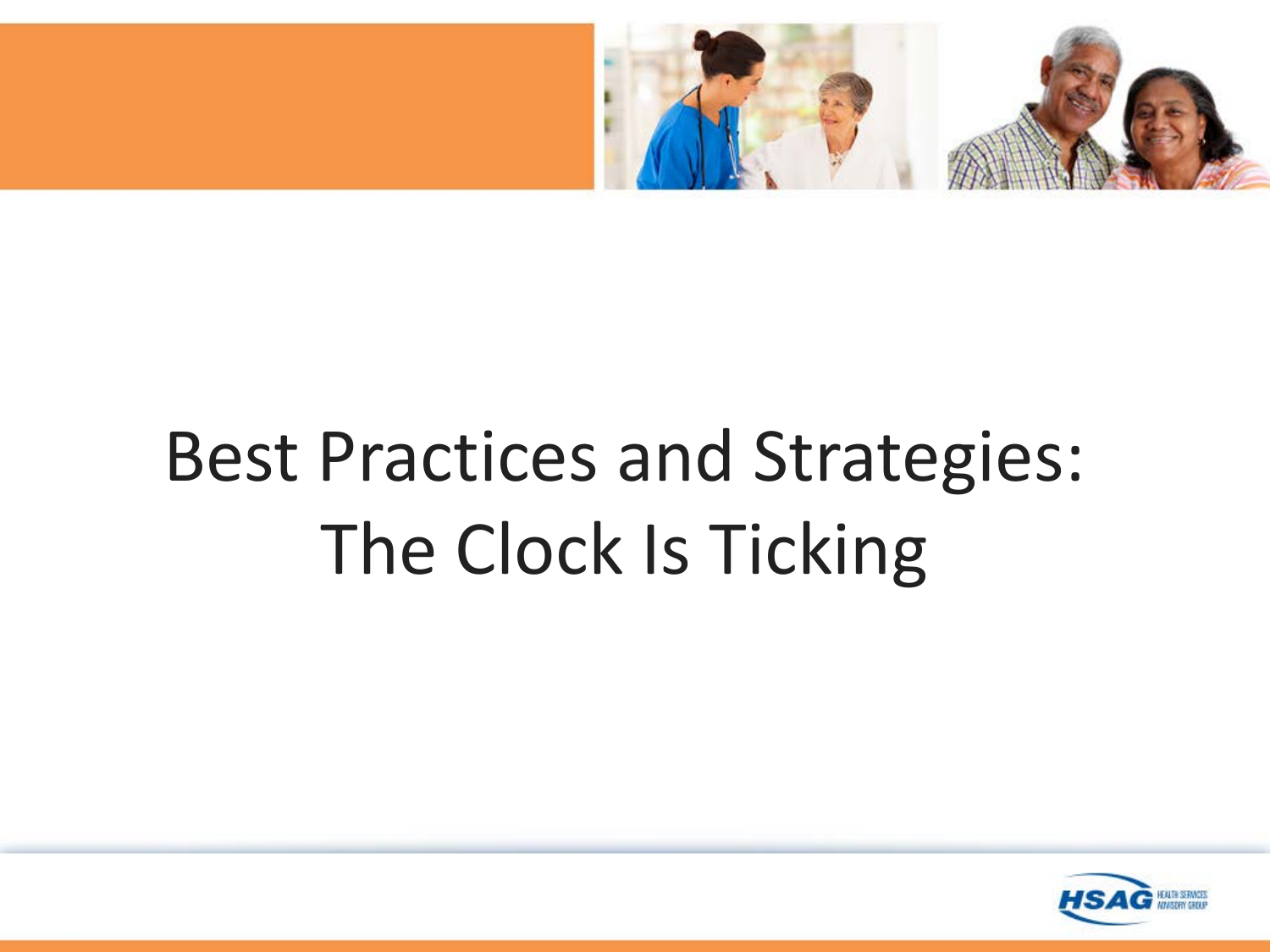#### Strategies, Pt.1

- Educate the ED first point of contact to alert ED staff when patients present with chest pain or other complaints associated with acute coronary syndrome in order to facilitate ECG.
- Staff member immediately delivers the ECG to an emergency physician for interpretation.
- Cross-train staff members to perform ECG.

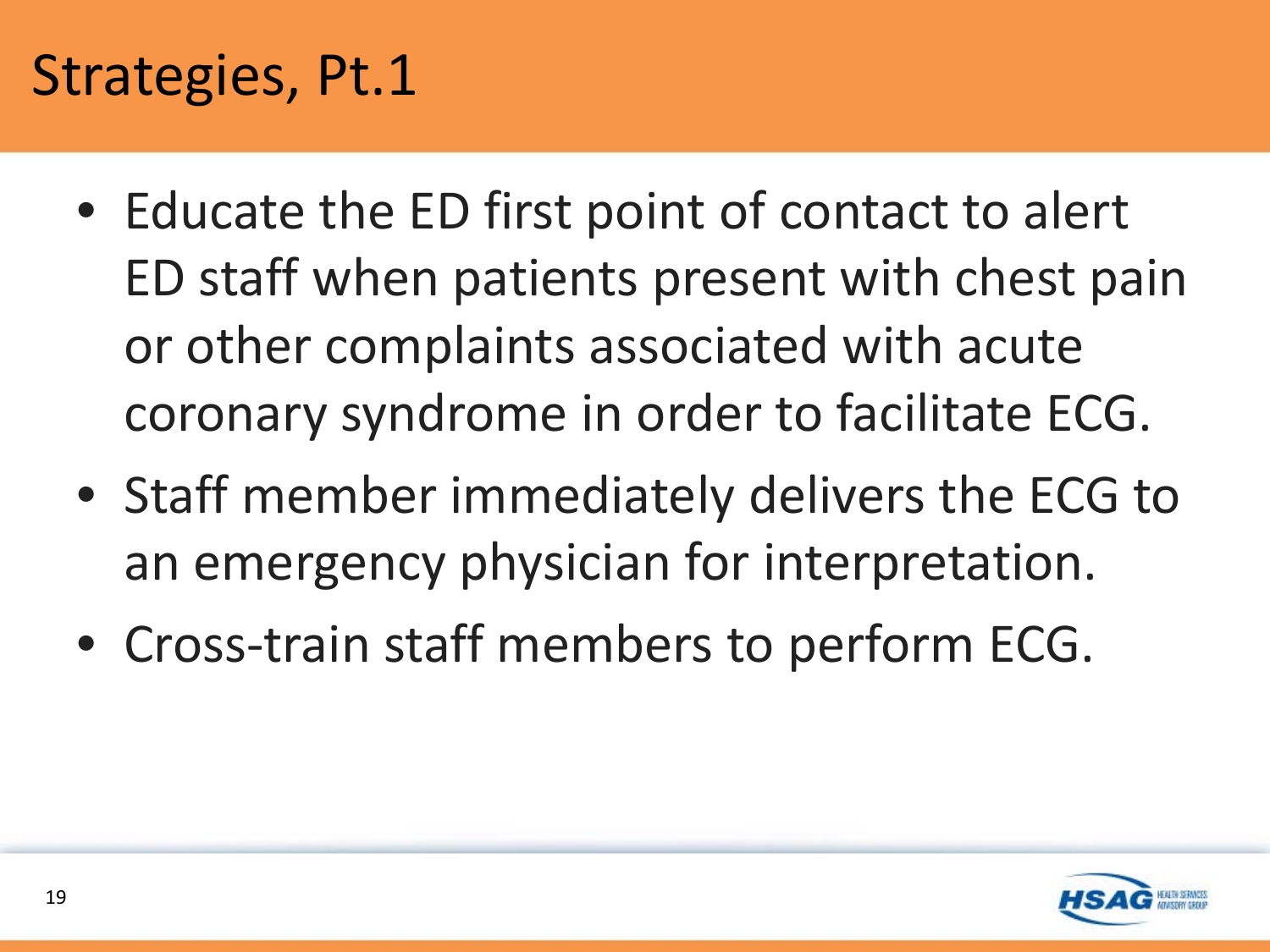#### Strategies, Pt.2

- Create chest pain protocols/standing orders based on national clinical guidelines.
- Reeducate staff.
- Perform annual competency training.
- Share quality measure data results with staff members to drive quality improvement.

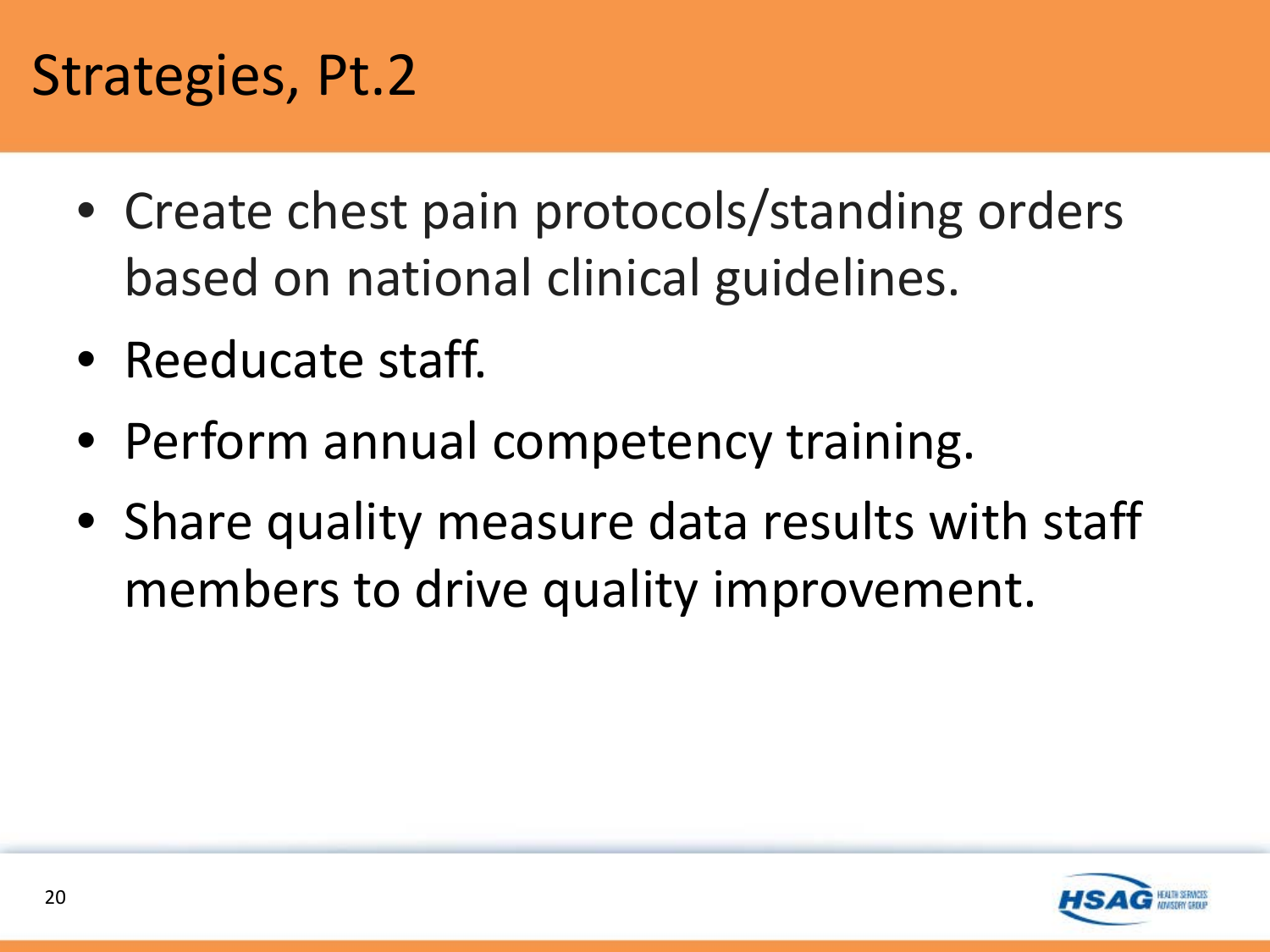#### Strategies, Pt.3

- Verification of 12-Lead ECG done by EMS handoff to ED practitioner upon arrival to ED.
- Promptly identify patients requiring ECG through nurse interview prior to registration or provide necessary training to registration personnel.
- Use overhead paging to alert staff members that a patient with chest pain is on the way.

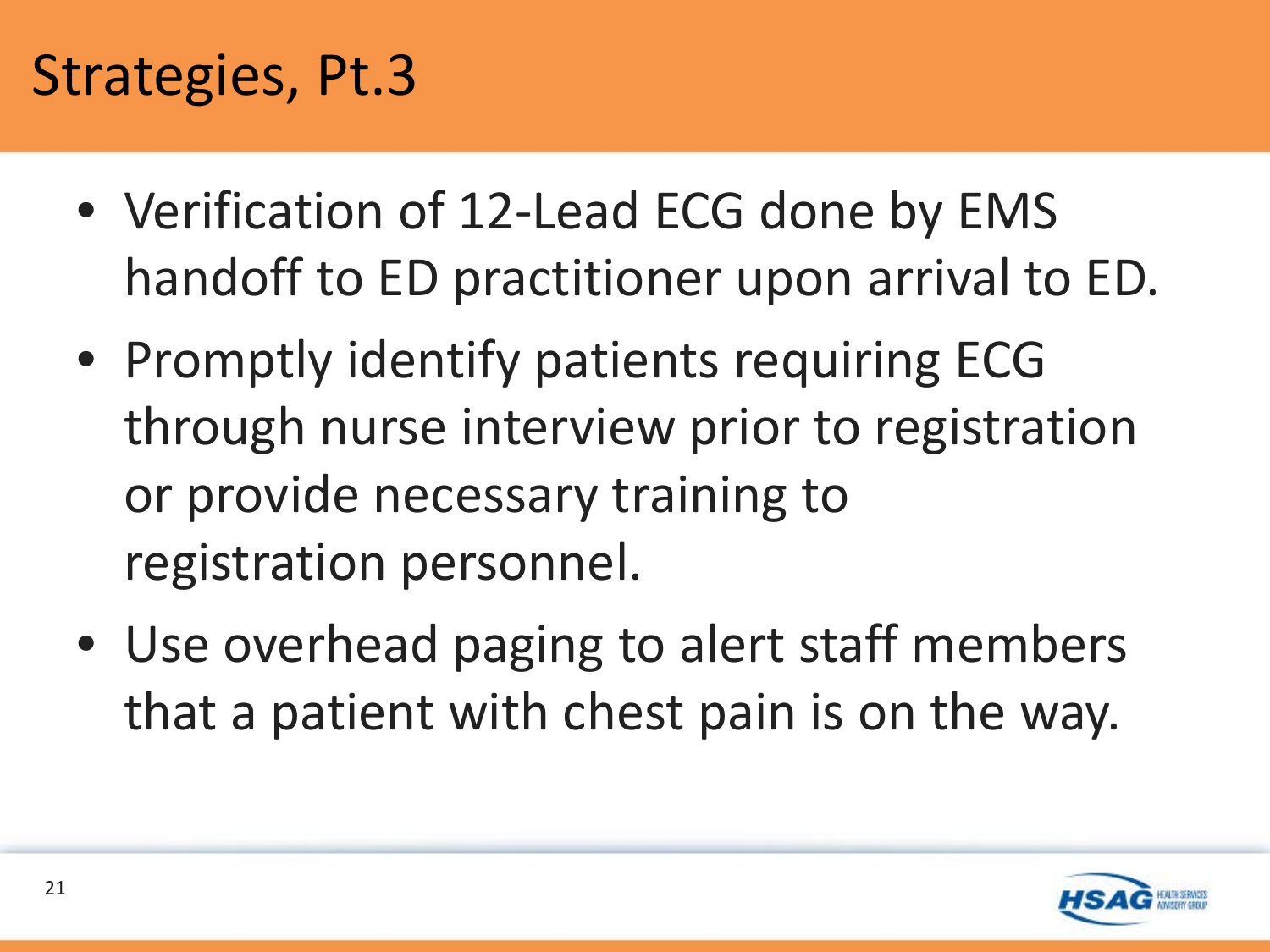- Q. How can staff be informed as to how well they compare to the national benchmark for ECG timing?
	- A. *Communicate, Communicate, Communicate!*



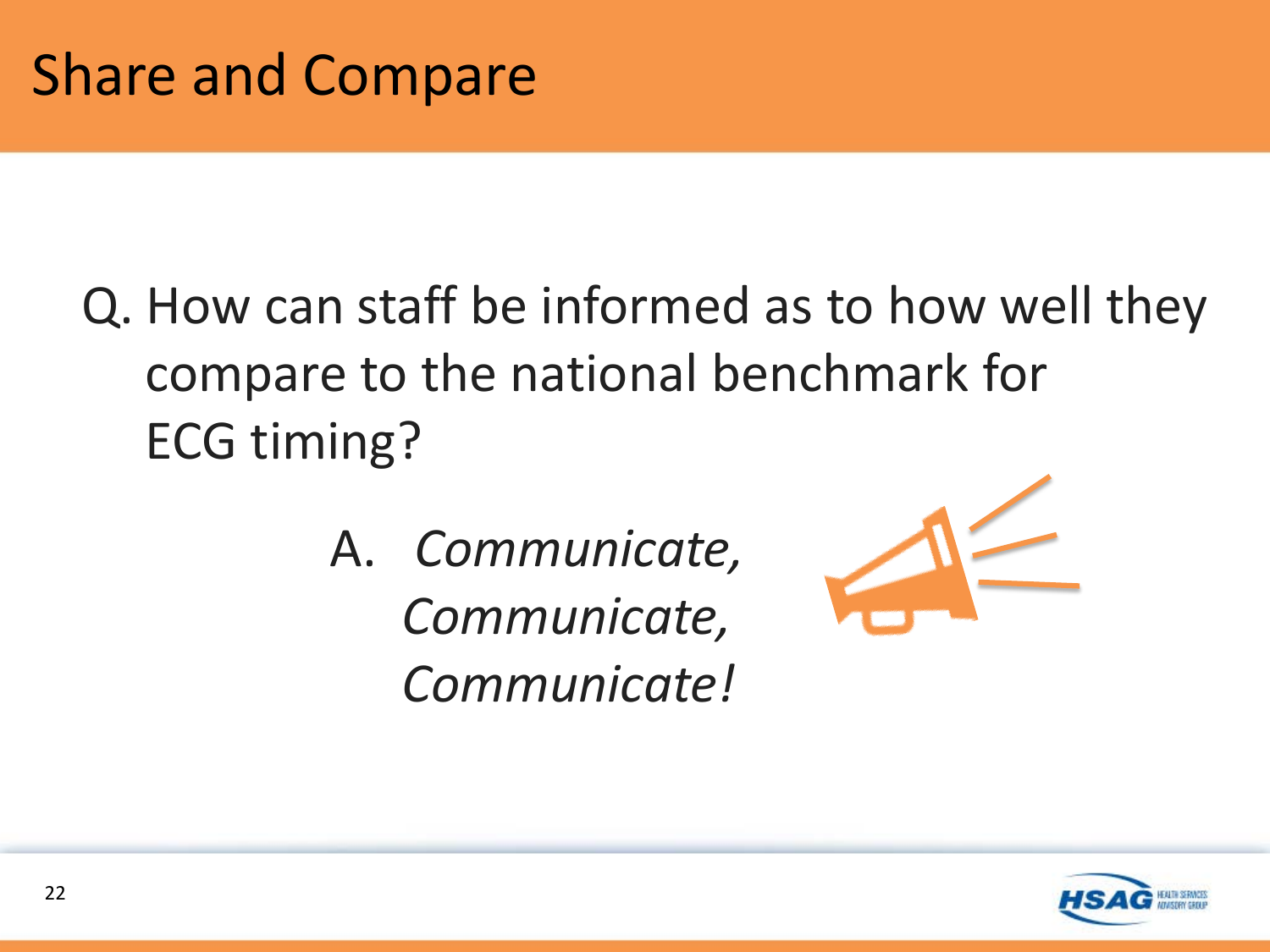# Communication Best Practices for Quality Improvement

- Create an ongoing and consistent practice of case reviews when ED quality measures are missed.
- Provide timely feedback to staff members.
- Educate staff members on a regular basis.
- Refer to a dashboard display of the quality measures at the unit level.
- Share a Patient Safety and Quality internal newsletter.

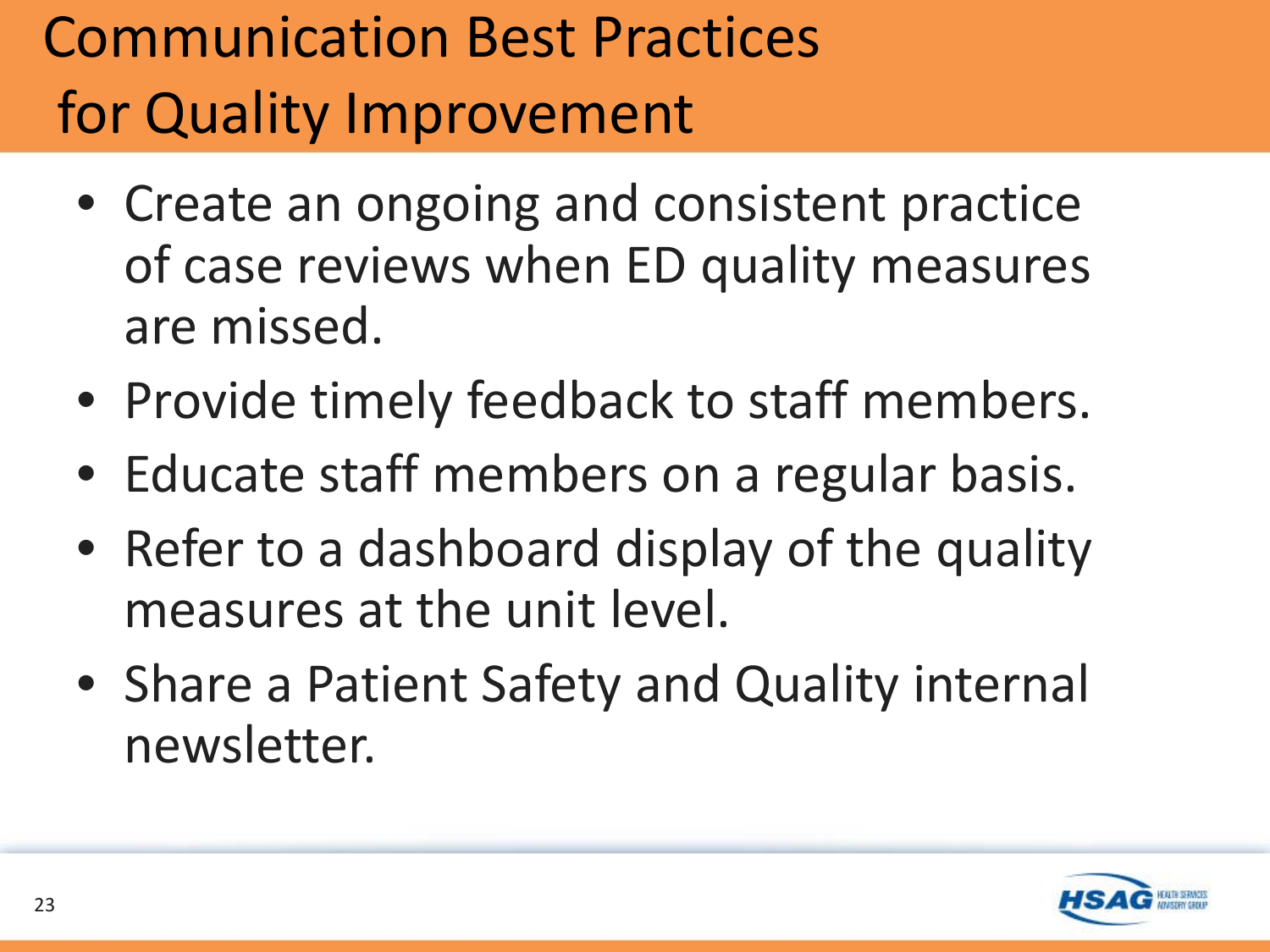# Communication of Best Practices for Quality Improvement

Review quality measures in various meetings:



- Hospital Board of Directors
- Medical Executive Committee
- Hospital Quality Committee
- **Departmental**
- Nursing and frontline staff member

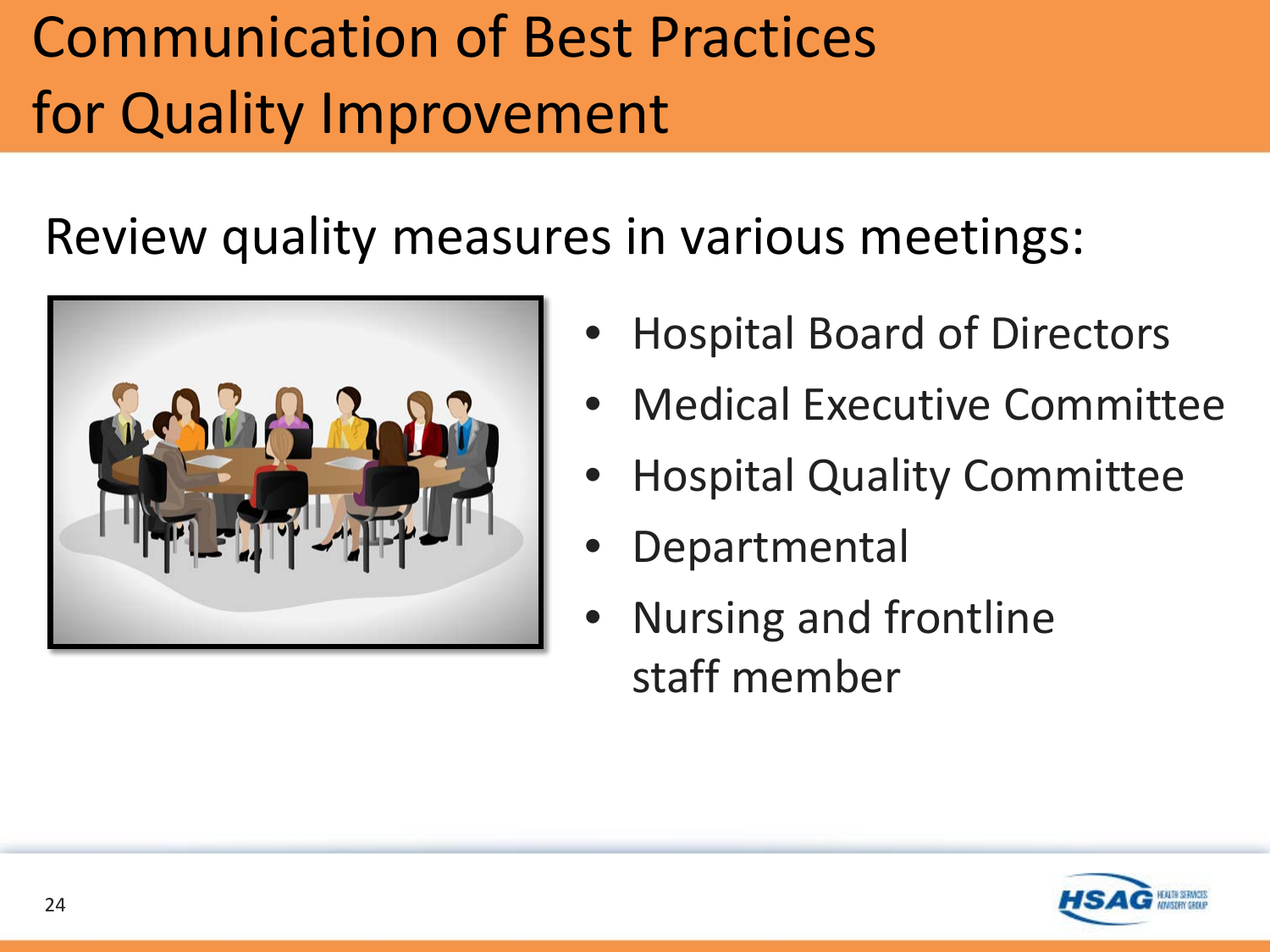#### Sample of Data Display

This measure shows the average number of minutes it took before outpatients with chest pain or possible heart attack had an ECG. Standard of Care is within 10 minutes.



**Lower is better.**

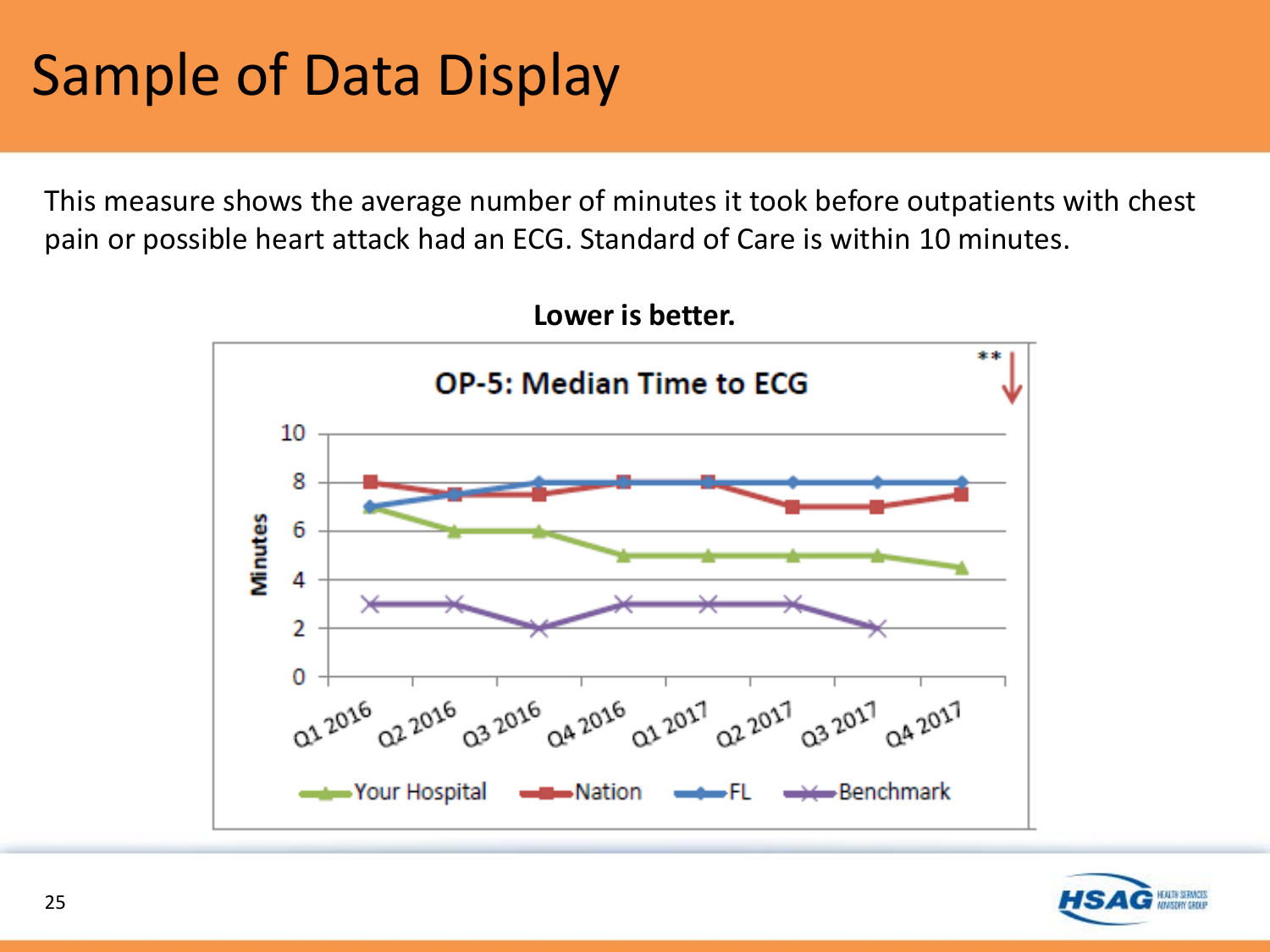#### **Summary**

Success in meeting measures:

- Educate team on goals and measures.
- Ensure the abstractor stays updated on program.
- Develop ideas to improve the process by brainstorming with frontline staff members.
- Remain patient-focused.

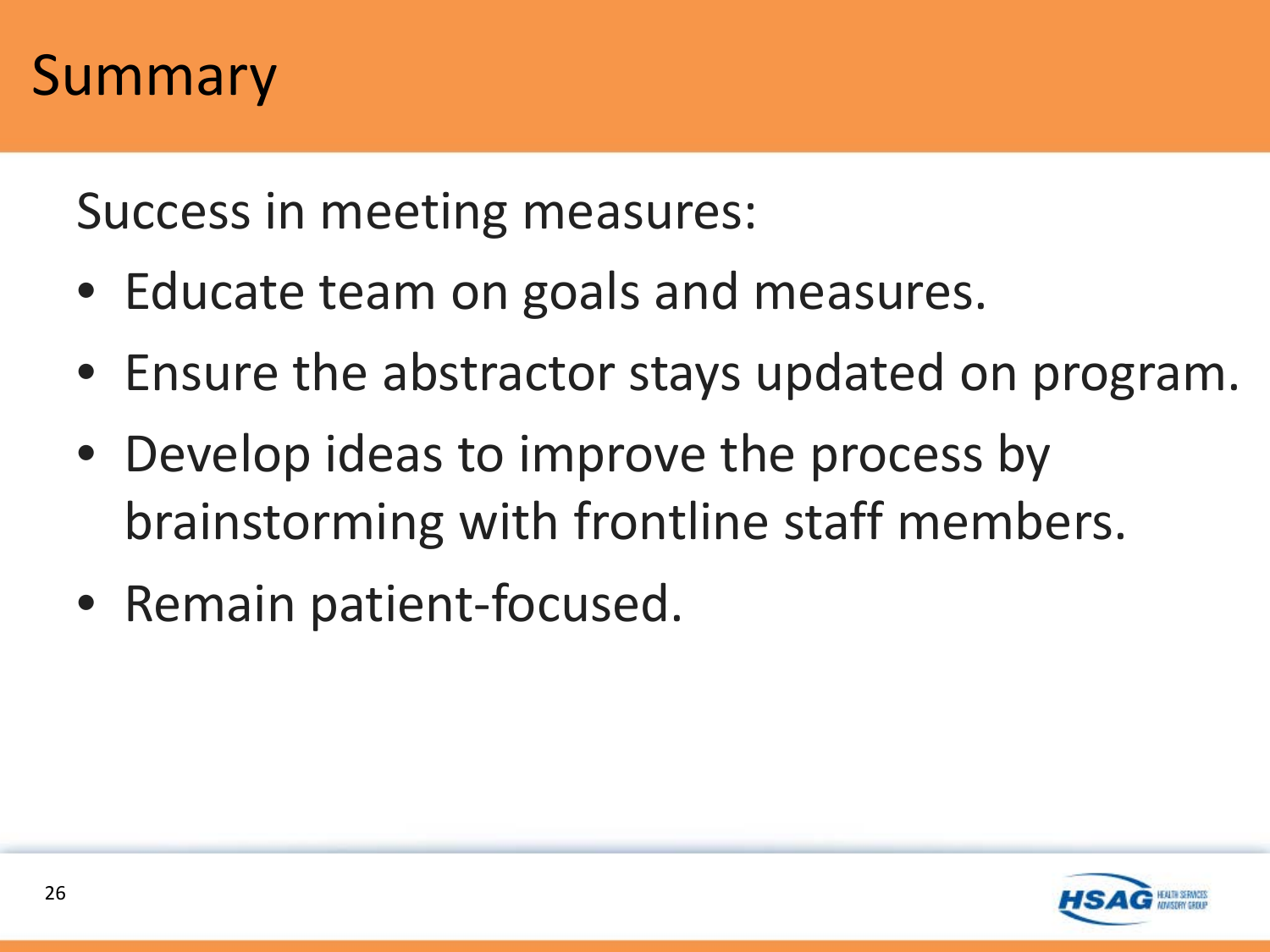### Benefits of Working with HSAG

Quality improvement on individual quality measures by providing:

- Technical assistance
- Education
- Tools and resources
- Support



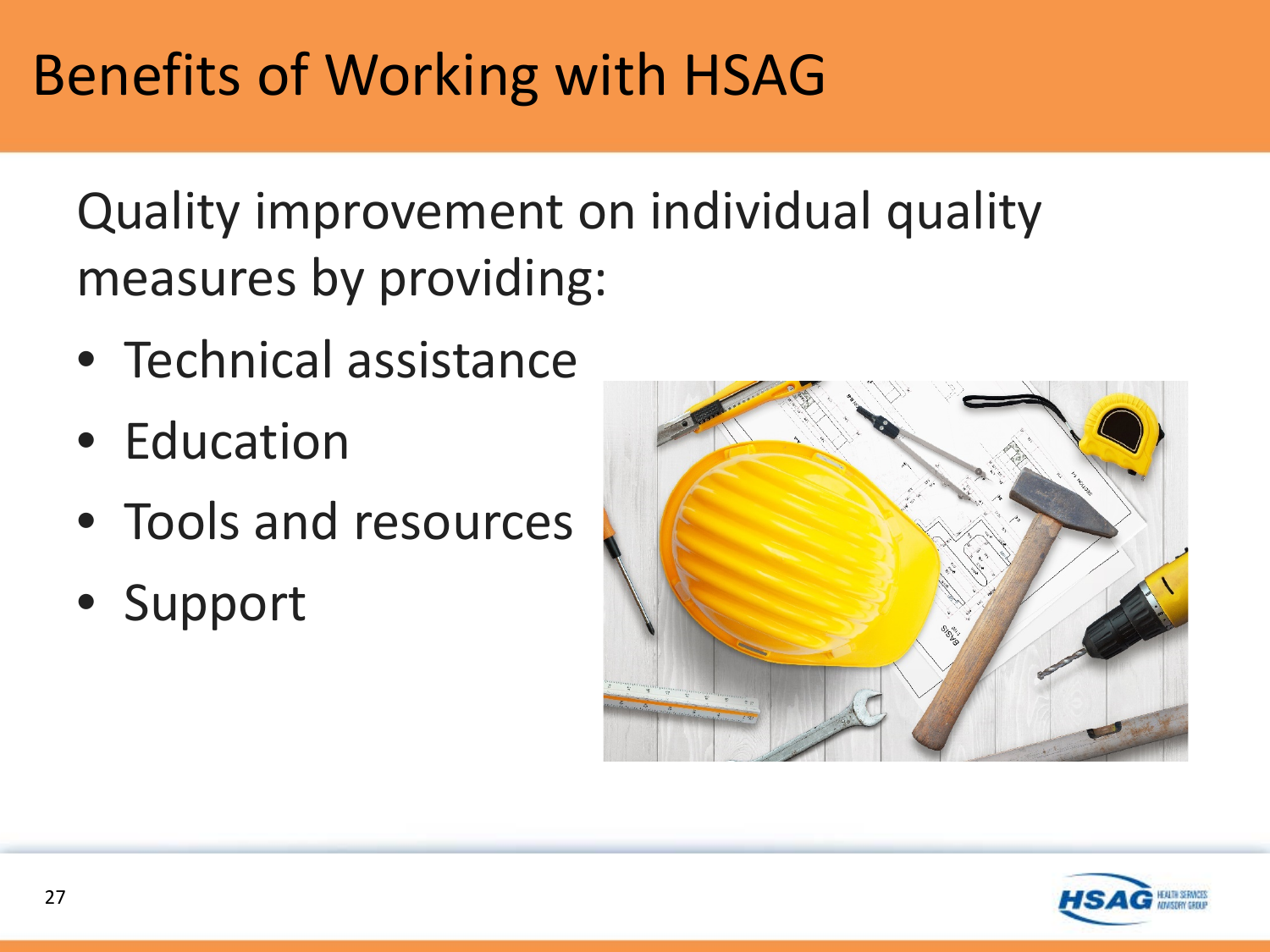

#### Thank You! For more information, contact:

Sophia Cherry, RPh, MPH HSAG Quality Improvement Specialist [scherry@hsag.com](mailto:scherry@hsag.com) | 813.865.3197

Cassie Watson, RN, PhD HSAG Quality Improvement Specialist [cjwatson@hsag.com](mailto:cjwatson@hsag.com) | 813.865.3453